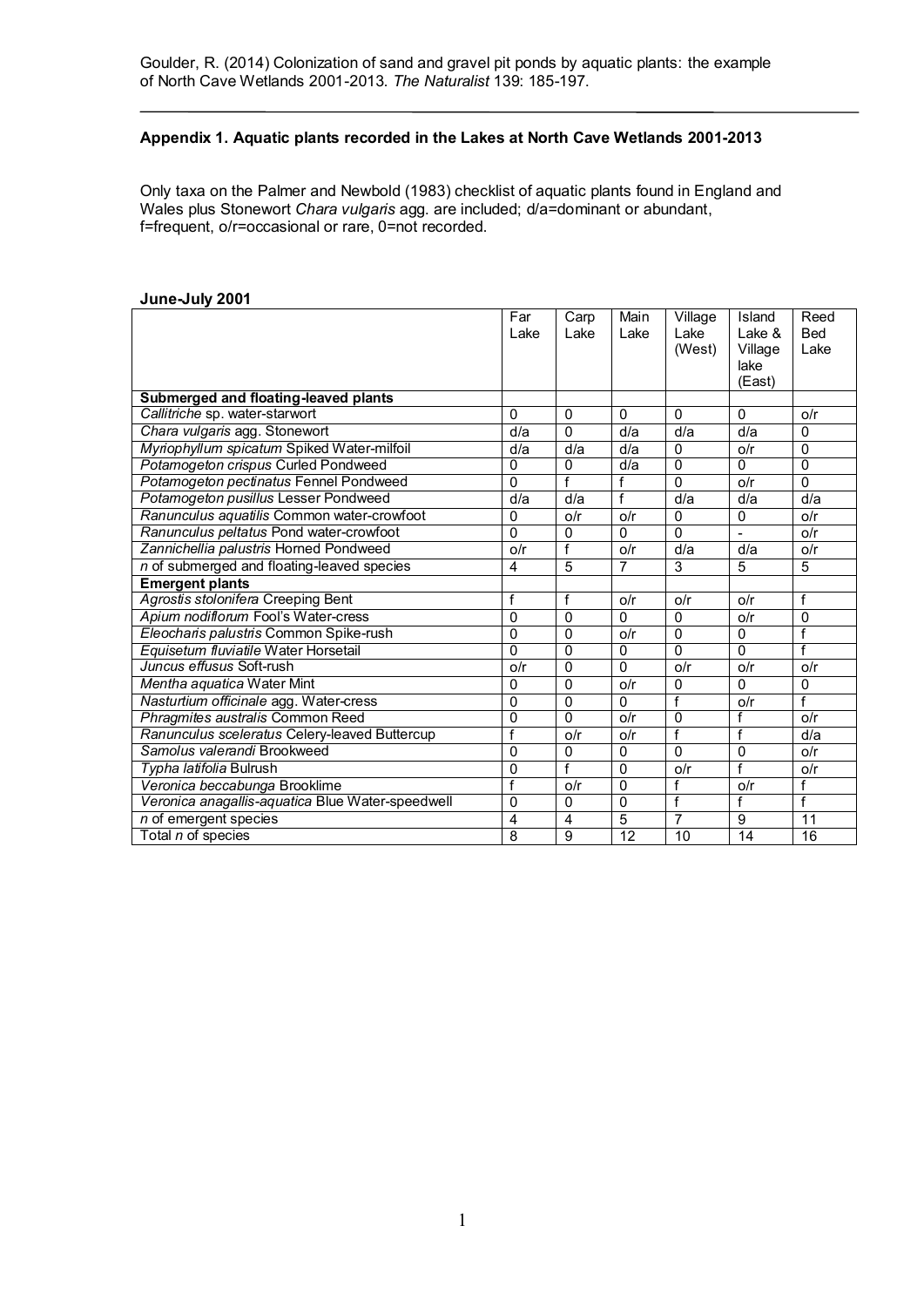| June-July 2004                                |                |                |                 |                 |                  |                |                |
|-----------------------------------------------|----------------|----------------|-----------------|-----------------|------------------|----------------|----------------|
|                                               | Far            | Carp           | Main            | Village         | Village          | Island         | Reed           |
|                                               | Lake           | Lake           | Lake            | Lake            | Lake             | Lake           | Bed            |
|                                               |                |                |                 | (West)          | (East)           |                | Lake           |
| Submerged and floating-leaved plants          |                |                |                 |                 |                  |                |                |
| Ceratophyllum demersum Rigid Hornwort         | f              | $\Omega$       | $\mathbf 0$     | $\overline{0}$  | $\Omega$         | $\mathbf{0}$   | $\Omega$       |
| Chara vulgaris agg. Stonewort                 | $\Omega$       | $\overline{0}$ | d/a             | d/a             | $\overline{d/a}$ | d/a            | O/r            |
| Myriophyllum spicatum Spiked Water-milfoil    | d/a            | d/a            | d/a             | d/a             | d/a              | d/a            | $\Omega$       |
| Persicaria amphibia Amphibious Bistort        | f              | $\Omega$       | $\Omega$        | f               | f                | f              | o/r            |
| Potamogeton crispus Curled Pondweed           | o/r            | o/r            | o/r             | $\overline{0}$  | o/r              | o/r            | $\Omega$       |
| Potamogeton pectinatus Fennel Pondweed        | f              | d/a            | f               | 0               | f                | $\mathbf{0}$   | $\mathbf 0$    |
| Potamogeton pusillus Lesser Pondweed          | d/a            | d/a            | d/a             | d/a             | d/a              | d/a            | d/a            |
| Ranunculus trichophyllus Thread-leaved Water- | f              | o/r            | $\Omega$        | 0               | $\Omega$         | $\Omega$       | $\Omega$       |
| crowfoot                                      |                |                |                 |                 |                  |                |                |
| Zannichellia palustris Horned Pondweed        | O/r            | o/r            | d/a             | o/r             | o/r              | O/r            | $\mathbf 0$    |
| n of submerged and floating-leaved species    | $\overline{8}$ | $\overline{6}$ | 6               | 5               | $\overline{7}$   | 6              | $\overline{3}$ |
| <b>Emergent plants</b>                        |                |                |                 |                 |                  |                |                |
| Agrostis stolonifera Creeping Bent            | f              | d/a            | d/a             | d/a             | d/a              | $\overline{f}$ | d/a            |
| Apium nodiflorum Fool's Water-cress           | o/r            | $\mathbf 0$    | $\mathbf 0$     | 0               | f                | $\mathbf{0}$   | $\mathbf 0$    |
| Carex acutiformis Lesser Pond-sedge           | $\mathbf{0}$   | $\Omega$       | $\mathbf 0$     | o/r             | $\Omega$         | $\Omega$       | $\mathbf 0$    |
| Eleocharis palustris Common Spike-rush        | $\overline{0}$ | $\overline{0}$ | $\overline{0}$  | o/r             | o/r              | $\overline{0}$ | $\overline{0}$ |
| Iris pseudacorus Yellow Iris                  | $\overline{0}$ | $\Omega$       | $\overline{0}$  | o/r             | $\overline{0}$   | $\overline{0}$ | $\overline{0}$ |
| Juncus effusus Soft-rush                      | $\overline{f}$ | $\Omega$       | $\overline{0}$  | d/a             | o/r              | $\mathbf 0$    | o/r            |
| Mentha aquatica Water Mint                    | o/r            | 0              | o/r             | 0               | $\Omega$         | $\mathbf 0$    | o/r            |
| Myosotis scorpioides Water Forget-me-not      | $\Omega$       | $\overline{0}$ | $\Omega$        | o/r             | $\overline{0}$   | $\overline{0}$ | $\overline{0}$ |
| Nasturtium officinale agg. Water-cress        | o/r            | $\Omega$       | $\overline{0}$  | $\overline{0}$  | o/r              | $\mathbf 0$    | $\overline{0}$ |
| Phalaris arundinacea Reed Canary-grass        | $\overline{0}$ | $\overline{0}$ | $\overline{0}$  | o/r             | $\mathbf{0}$     | o/r            | $\overline{0}$ |
| Phragmites australis Common Reed              | f              | $\Omega$       | f               | $\overline{f}$  | $\overline{f}$   | $\Omega$       | d/a            |
| Ranunculus sceleratus Celery-leaved Buttercup | o/r            | o/r            | d/a             | o/r             | f                | d/a            | d/a            |
| Samolus valerandi Brookweed                   | $\Omega$       | $\Omega$       | $\mathbf 0$     | 0               | $\Omega$         | $\Omega$       | O/r            |
| Schoenoplectus lacustris Common Club-rush     | $\overline{0}$ | 0              | 0               | o/r             | o/r              | $\mathbf{0}$   | $\overline{0}$ |
| Typha latifolia Bulrush                       | $\mathbf 0$    | $\overline{f}$ | o/r             | f               | f                | o/r            | 0              |
| Veronica anagallis-aquatica Blue Water-       | $\overline{0}$ | o/r            | f               | f               | o/r              | f              | O/r            |
| speedwell                                     |                |                |                 |                 |                  |                |                |
| Veronica beccabunga Brooklime                 | o/r            | f              | $\Omega$        | $\Omega$        | o/r              | $\Omega$       | f              |
| Veronica catenata Pink Water-speedwell        | $\mathbf{0}$   | $\Omega$       | f               | $\overline{0}$  | $\mathbf 0$      | $\mathbf 0$    | o/r            |
| n of emergent species                         | $\overline{8}$ | $\overline{5}$ | 7               | $\overline{12}$ | 11               | 5              | 9              |
| Total n of species                            | 16             | 11             | $\overline{13}$ | 17              | 18               | 11             | 12             |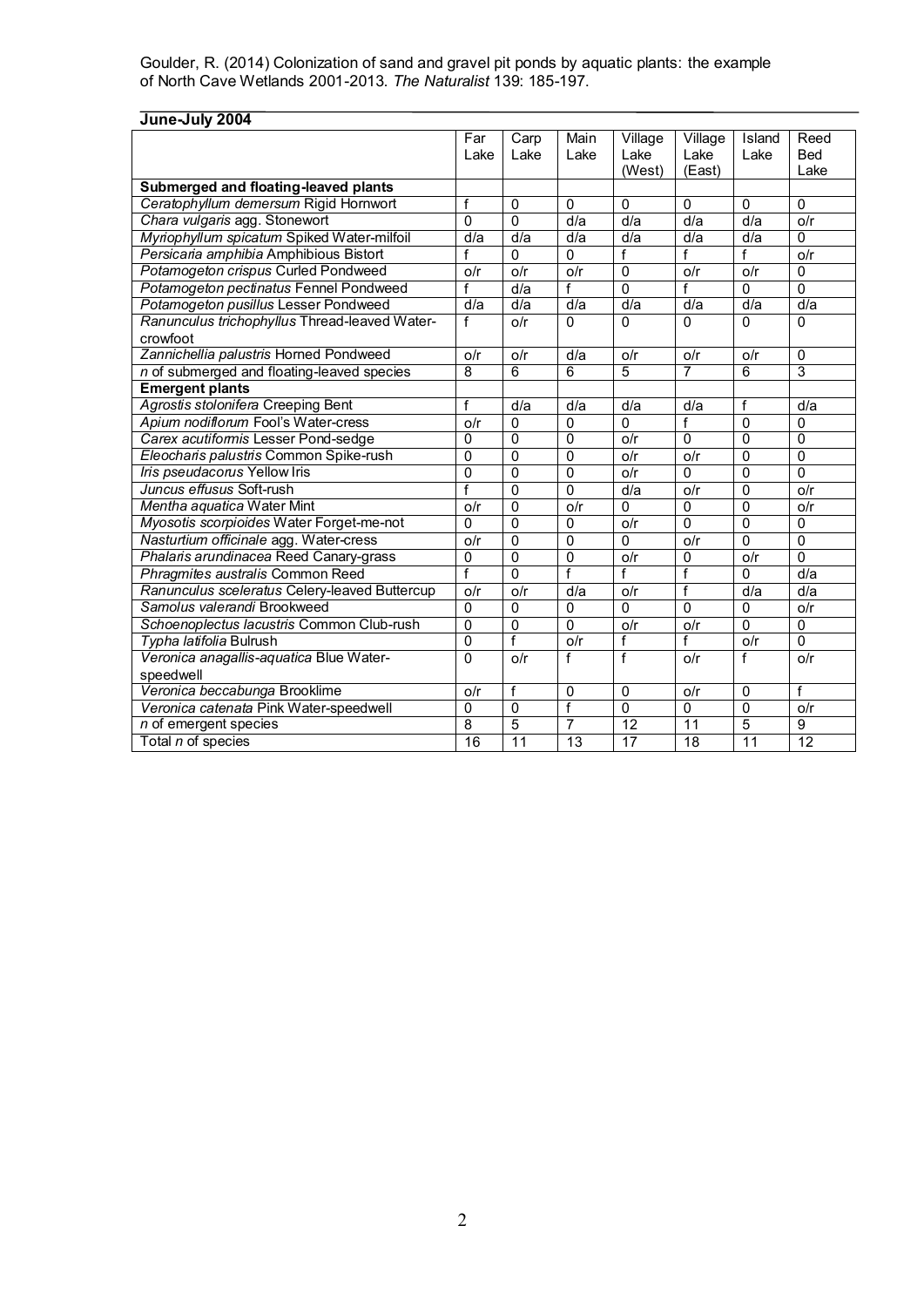| <b>July 2007</b>                              |                |                 |                |                 |                 |                |                 |
|-----------------------------------------------|----------------|-----------------|----------------|-----------------|-----------------|----------------|-----------------|
|                                               | Far            | Carp            | Main           | Village         | Village         | Island         | Reed            |
|                                               | Lake           | Lake            | Lake           | Lake            | Lake            | Lake           | Bed             |
|                                               |                |                 |                | (West)          | (East)          |                | Lake            |
| Submerged and floating-leaved plants          |                |                 |                |                 |                 |                |                 |
| Ceratophyllum demersum Rigid Hornwort         | 0              | o/r             | $\Omega$       | $\Omega$        | 0               | $\mathbf{0}$   | $\Omega$        |
| Chara vulgaris agg. Stonewort                 | d/a            | d/a             | d/a            | $\overline{f}$  | d/a             | $\overline{f}$ | d/a             |
| Elodea nuttallii Nuttall's Waterweed          | d/a            | $\mathbf 0$     | 0              | $\mathbf 0$     | 0               | $\mathbf{0}$   | 0               |
| Lemna minor Common Duckweed                   | $\mathbf 0$    | $\overline{0}$  | $\overline{0}$ | $\mathbf 0$     | $\overline{f}$  | o/r            | $\overline{f}$  |
| Myriophyllum spicatum Spiked Water-milfoil    | d/a            | d/a             | d/a            | d/a             | d/a             | o/r            | $\overline{f}$  |
| Persicaria amphibia Amphibious Bistort        | o/r            | 0               | o/r            | f               | f               | f              | o/r             |
| Potamogeton crispus Curled Pondweed           | d/a            | $\mathbf{0}$    | f              | o/r             | d/a             | $\overline{0}$ | 0               |
| Potamogeton pectinatus Fennel Pondweed        | d/a            | d/a             | d/a            | $\Omega$        | o/r             | $\overline{0}$ | $\overline{0}$  |
| Potamogeton pusillus Lesser Pondweed          | d/a            | d/a             | d/a            | d/a             | d/a             | d/a            | d/a             |
| Ranunculus baudotii Brackish Water-crowfoot   | 0              | $\overline{0}$  | o/r            | 0               | $\overline{0}$  | 0              | 0               |
| Ranunculus sp. (subg. Batrachium) water-      | o/r            | $\overline{f}$  | $\Omega$       | $\overline{0}$  | $\overline{0}$  | $\overline{0}$ | $\Omega$        |
| crowfoot                                      |                |                 |                |                 |                 |                |                 |
| Zannichellia palustris Horned Pondweed        | O/r            | $\Omega$        | f              | o/r             | o/r             | $\overline{0}$ | d/a             |
| n of submerged and floating-leaved species    | 9              | 6               | 8              | 6               | 8               | $\overline{5}$ | 6               |
| <b>Emergent plants</b>                        |                |                 |                |                 |                 |                |                 |
| Agrostis stolonifera Creeping Bent            | o/r            | f               | f              | d/a             | d/a             | d/a            | d/a             |
| Alisma plantago-aquatica Water-plantain       | 0              | $\mathbf{0}$    | $\mathbf{0}$   | 0               | 0               | $\mathbf{0}$   | d/a             |
| Apium nodiflorum Fool's Water-cress           | $\overline{0}$ | $\mathbf{0}$    | $\overline{0}$ | $\overline{0}$  | $\overline{f}$  | $\overline{0}$ | $\overline{0}$  |
| Bolboschoenus maritimus Sea Club-rush         | 0              | $\mathbf 0$     | 0              | $\Omega$        | 0               | $\overline{f}$ | $\overline{0}$  |
| Carex acutiformis Lesser Pond-sedge           | $\overline{0}$ | $\overline{0}$  | $\overline{0}$ | d/a             | $\overline{0}$  | $\overline{0}$ | $\overline{0}$  |
| Eleocharis palustris Common Spike-rush        | $\overline{0}$ | o/r             | o/r            | o/r             | $\overline{f}$  | $\overline{f}$ | d/a             |
| Equisetum palustre Marsh Horsetail            | $\Omega$       | 0               | 0              | o/r             | $\mathbf{0}$    | $\mathbf 0$    | 0               |
| Iris pseudacorus Yellow Iris                  | $\mathbf 0$    | O/r             | $\overline{0}$ | f               | $\overline{0}$  | $\overline{0}$ | o/r             |
| Juncus effusus Soft-rush                      | $\overline{0}$ | $\Omega$        | f              | d/a             | o/r             | o/r            | $\mathsf{f}$    |
| Myosotis laxa Tufted Forget-me-not            | $\mathbf 0$    | $\mathbf{0}$    | $\Omega$       | $\Omega$        | o/r             | 0              | 0               |
| Myosotis scorpioides Water Forget-me-not      | $\mathbf 0$    | $\Omega$        | $\mathbf 0$    | o/r             | 0               | $\mathbf 0$    | $\Omega$        |
| Nasturtium officinale agg. Water-cress        | $\mathbf 0$    | $\mathbf 0$     | $\mathbf 0$    | $\Omega$        | f               | f              | $\mathbf 0$     |
| Phalaris arundinacea Reed Canary-grass        | 0              | $\Omega$        | $\Omega$       | d/a             | 0               | $\mathbf{0}$   | 0               |
| Phragmites australis Common Reed              | d/a            | $\mathbf 0$     | d/a            | d/a             | d/a             | d/a            | d/a             |
| Ranunculus sceleratus Celery-leaved Buttercup | $\mathbf{0}$   | $\Omega$        | o/r            | o/r             | o/r             | f              | $\mathsf{f}$    |
| Samolus valerandi Brookweed                   | $\overline{0}$ | $\overline{0}$  | d/a            | $\Omega$        | $\overline{0}$  | o/r            | $\overline{0}$  |
| Schoenoplectus lacustris Common Club-rush     | $\overline{0}$ | $\overline{0}$  | $\Omega$       | $\mathbf{0}$    | $\overline{0}$  | $\overline{0}$ | o/r             |
| Typha latifolia Bulrush                       | $\overline{0}$ | f               | o/r            | d/a             | d/a             | d/a            | d/a             |
| Veronica anagallis-aquatica Blue Water-       | $\overline{0}$ | o/r             | $\overline{f}$ | o/r             | $\overline{f}$  | $\overline{f}$ | o/r             |
| speedwell                                     |                |                 |                |                 |                 |                |                 |
| Veronica beccabunga Brooklime                 | $\mathbf 0$    | f               | o/r            | $\overline{0}$  | $\overline{f}$  | o/r            | d/a             |
| Veronica catenata Pink Water-speedwell        | $\overline{0}$ | $\mathbf{0}$    | o/r            | $\overline{0}$  | o/r             | 0              | d/a             |
| n of emergent species                         | $\overline{c}$ | $\overline{6}$  | 10             | 12              | 12              | 11             | 12              |
| Total n of species                            | 11             | $\overline{12}$ | 18             | $\overline{18}$ | $\overline{20}$ | 16             | $\overline{18}$ |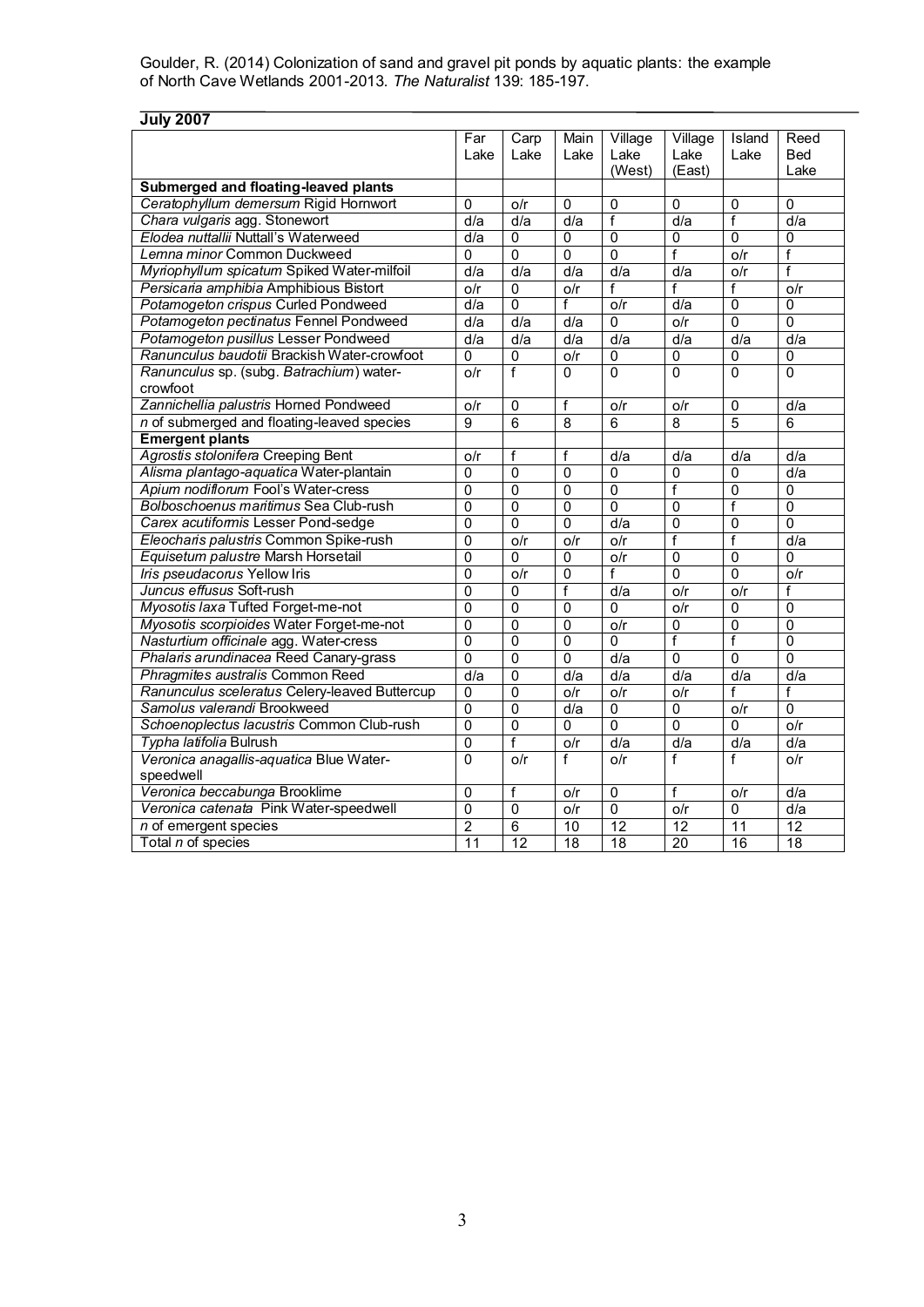| <b>July 2010</b>                               |                  |                 |                 |                           |                  |                |                |
|------------------------------------------------|------------------|-----------------|-----------------|---------------------------|------------------|----------------|----------------|
|                                                | $\overline{Far}$ | Carp            | Main            | Village                   | Village          | Island         | Reed           |
|                                                | Lake             | Lake            | Lake            | Lake                      | Lake             | Lake           | Bed            |
|                                                |                  |                 |                 | (West)                    | (East)           |                | Lake           |
| Submerged and floating-leaved plants           |                  |                 |                 |                           |                  |                |                |
| Chara vulgaris agg. Stonewort                  | $\Omega$         | d/a             | o/r             | o/r                       | d/a              | 0              | 0              |
| Elodea nuttallii Nuttall's Waterweed           | d/a              | o/r             | 0               | 0                         | 0                | $\overline{0}$ | 0              |
| Lemna minor Common Duckweed                    | o/r              | $\mathbf{0}$    | $\overline{0}$  | $\overline{0}$            | $\overline{f}$   | $\overline{f}$ | $\overline{f}$ |
| Myriophyllum spicatum Spiked Water-milfoil     | f                | $\Omega$        | f               | d/a                       | $\overline{d}/a$ | $\mathbf 0$    | $\overline{0}$ |
| Persicaria amphibia Amphibious Bistort         | o/r              | $\mathbf{0}$    | o/r             | f                         | o/r              | f              | o/r            |
| Potamogeton berchtoldii Small Pondweed         | o/r              | $\overline{0}$  | o/r             | 0                         | 0                | $\overline{0}$ | 0              |
| Potamogeton crispus Curled Pondweed            | $\overline{0}$   | $\Omega$        | $\Omega$        | o/r                       | O/r              | $\overline{0}$ | $\overline{0}$ |
| Potamogeton pectinatus Fennel Pondweed         | o/r              | d/a             | f               | f                         | o/r              | 0              | $\mathbf 0$    |
| Potamogeton pusillus Lesser Pondweed           | 0                | o/r             | d/a             | d/a                       | d/a              | o/r            | $\overline{f}$ |
| Ranunculus baudotii Brackish Water-crowfoot    | $\overline{0}$   | $\overline{0}$  | o/r             | 0                         | o/r              | $\overline{0}$ | $\overline{0}$ |
| Ranunculus circinatus Fan-leaved Water-        | $\Omega$         | $\Omega$        | 0               | o/r                       | 0                | 0              | $\Omega$       |
| crowfoot                                       |                  |                 |                 |                           |                  |                |                |
| Ranunculus sp. (subg. Batrachium) water-       | $\overline{0}$   | o/r             | 0               | 0                         | Ŧ                | $\overline{0}$ | $\Omega$       |
| crowfoot                                       |                  |                 |                 |                           |                  |                |                |
| Zannichellia palustris Horned Pondweed         | $\mathbf 0$      | $\mathbf{0}$    | $\overline{0}$  | $\overline{0}$            | o/r              | 0              | f              |
| n of submerged and floating-leaved species     | $\overline{6}$   | $\overline{5}$  | $\overline{7}$  | $\overline{7}$            | 10               | $\overline{3}$ | $\overline{4}$ |
| <b>Emergent plants</b>                         |                  |                 |                 |                           |                  |                |                |
| Agrostis stolonifera Creeping Bent             | f                | f               | f               | d/a                       | d/a              | d/a            | d/a            |
| Alisma plantago-aquatica Water-plantain        | 0                | $\overline{0}$  | $\mathbf{0}$    | 0                         | $\Omega$         | 0              | f              |
| Apium nodiflorum Fool's Water-cress            | 0                | $\overline{0}$  | $\overline{0}$  | o/r                       | $\overline{0}$   | $\overline{0}$ | $\mathbf{0}$   |
| Bolboschoenus maritimus Sea Club-rush          | $\overline{0}$   | $\overline{0}$  | $\overline{0}$  | 0                         | $\overline{0}$   | d/a            | $\overline{0}$ |
| Carex acutiformis Lesser Pond-sedge            | $\mathbf{0}$     | $\Omega$        | $\mathbf 0$     | d/a                       | $\mathbf 0$      | 0              | 0              |
| Eleocharis palustris Common Spike-rush         | $\overline{0}$   | o/r             | o/r             | o/r                       | f                | d/a            | Ŧ              |
| Iris pseudacorus Yellow Iris                   | $\overline{0}$   | o/r             | $\Omega$        | o/r                       | $\overline{0}$   | $\mathbf 0$    | o/r            |
| Juncus effusus Soft-rush                       | o/r              | $\mathbf{0}$    | O/r             | f                         | O/r              | O/r            | o/r            |
| Mentha aquatica Water Mint                     | 0                | $\overline{0}$  | $\overline{0}$  | $\overline{0}$            | o/r              | $\overline{0}$ | 0              |
| Myosotis laxa Tufted Forget-me-not             | $\overline{0}$   | $\overline{0}$  | $\overline{0}$  | $\overline{\mathsf{O/r}}$ | $\overline{f}$   | $\overline{f}$ | $\overline{0}$ |
| Myosotis scorpioides Water Forget-me-not       | 0                | $\Omega$        | 0               | o/r                       | $\mathbf 0$      | $\overline{0}$ | $\overline{0}$ |
| Nasturtium officinale agg. Water-cress         | 0                | $\overline{0}$  | $\overline{0}$  | o/r                       | o/r              | o/r            | $\mathbf 0$    |
| Phalaris arundinacea Reed Canary-grass         | $\overline{0}$   | $\Omega$        | $\Omega$        | f                         | $\mathbf 0$      | $\mathbf 0$    | $\Omega$       |
| Phragmites australis Common Reed               | f                | $\overline{0}$  | d/a             | d/a                       | d/a              | d/a            | d/a            |
| Ranunculus sceleratus Celery-leaved Buttercup  | 0                | $\overline{0}$  | f               | o/r                       | o/r              | f              | o/r            |
| Samolus valerandi Brookweed                    | $\mathbf 0$      | $\Omega$        | o/r             | o/r                       | o/r              | $\overline{f}$ | $\Omega$       |
| Schoenoplectus lacustris Common Club-rush      | 0                | $\overline{0}$  | 0               | o/r                       | $\mathbf 0$      | $\overline{0}$ | o/r            |
| Typha latifolia Bulrush                        | $\overline{0}$   | d/a             | $\overline{0}$  | d/a                       | d/a              | d/a            | o/r            |
| Veronica anagallis-aquatica/catenata Blue/Pink | $\overline{0}$   | o/r             | f               | o/r                       | $\overline{f}$   | Ŧ              | $\overline{f}$ |
| Water-speedwell                                |                  |                 |                 |                           |                  |                |                |
| Veronica beccabunga Brooklime                  | 0                | f               | o/r             | o/r                       | o/r              | o/r            | f              |
| n of emergent species                          | $\overline{3}$   | 6               | $\overline{8}$  | 17                        | 12               | 12             | 11             |
| Total n of species                             | $\overline{9}$   | $\overline{11}$ | $\overline{15}$ | 24                        | 22               | 15             | 15             |